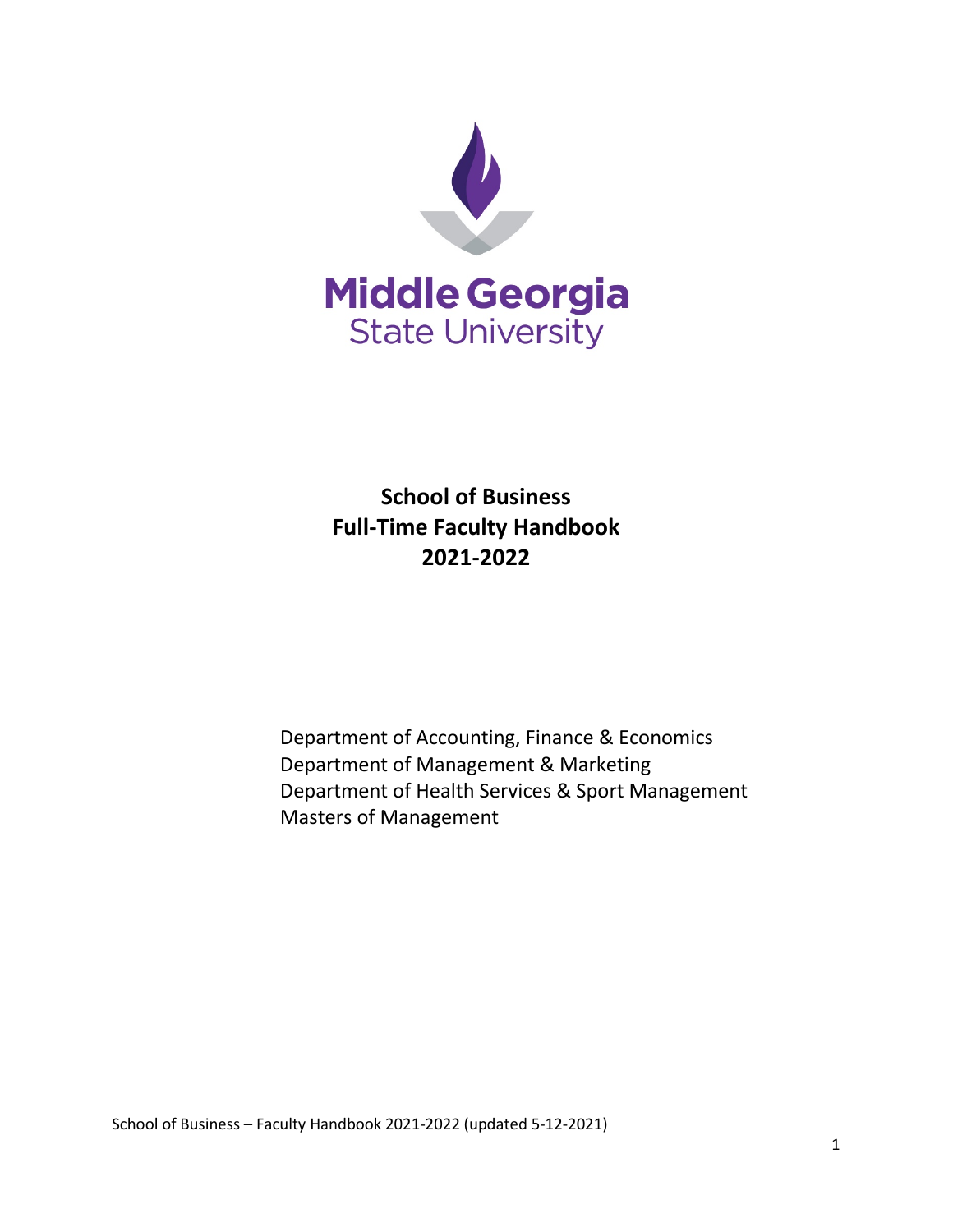## **I. Introduction**

## **Message from the Interim Dean**

This Faculty Handbook, created for the School of Business for the academic year 2021-2022, communicates important responsibilities specific to the School of Business. These policies are based on (but do not supersede) USG- or MGA-wide policies found on the MGA website:

- USG BOR Policy Manual <https://www.usg.edu/policymanual/>
- USG Academic & Student Affairs Handbook [https://www.usg.edu/academic\\_affairs\\_handbook/](https://www.usg.edu/academic_affairs_handbook/)
- Middle Georgia State University Faculty Handbook [https://www.mga.edu/faculty-staff/docs/MGA\\_Faculty\\_Handbook.pdf](https://www.mga.edu/faculty-staff/docs/MGA_Faculty_Handbook.pdf)
- Middle Georgia State University Policy Manual (Human Resources) <https://policies.mga.edu/>
- Middle Georgia State University Academic Catalog Undergraduate <https://mga.smartcatalogiq.com/2019-2020/Undergraduate-Catalog>
- Middle Georgia State University Academic Catalog Graduate [https://mga.smartcatalogiq.com/2019-2020/The-Office-of-Graduate-Studies-Academic-](https://mga.smartcatalogiq.com/2019-2020/The-Office-of-Graduate-Studies-Academic-Catalog)[Catalog](https://mga.smartcatalogiq.com/2019-2020/The-Office-of-Graduate-Studies-Academic-Catalog)
- Middle Georgia State University Student Handbook and Code of Conduct [https://policies.mga.edu/policy-manual/section-4-student-affairs/4-1-student-handbook](https://policies.mga.edu/policy-manual/section-4-student-affairs/4-1-student-handbook-code-of-conduct/index.php)[code-of-conduct/index.php](https://policies.mga.edu/policy-manual/section-4-student-affairs/4-1-student-handbook-code-of-conduct/index.php)

I hope these guidelines help faculty members develop a "clear target" for building a successful faculty portfolio of teaching, service, and scholarship. These policies along with open and regular communication with your department chairs and me ensure your initiatives and ambitions align with school strategies and goals. Your performance reflects both the quality and quantity of academic work as well as the degree of alignment of those activities with school strategy.

Please feel free to discuss any aspect of your ambitions, performance, and alignment with institutional imperatives with me.

Best, Carol Sargent Interim Dean, School of Business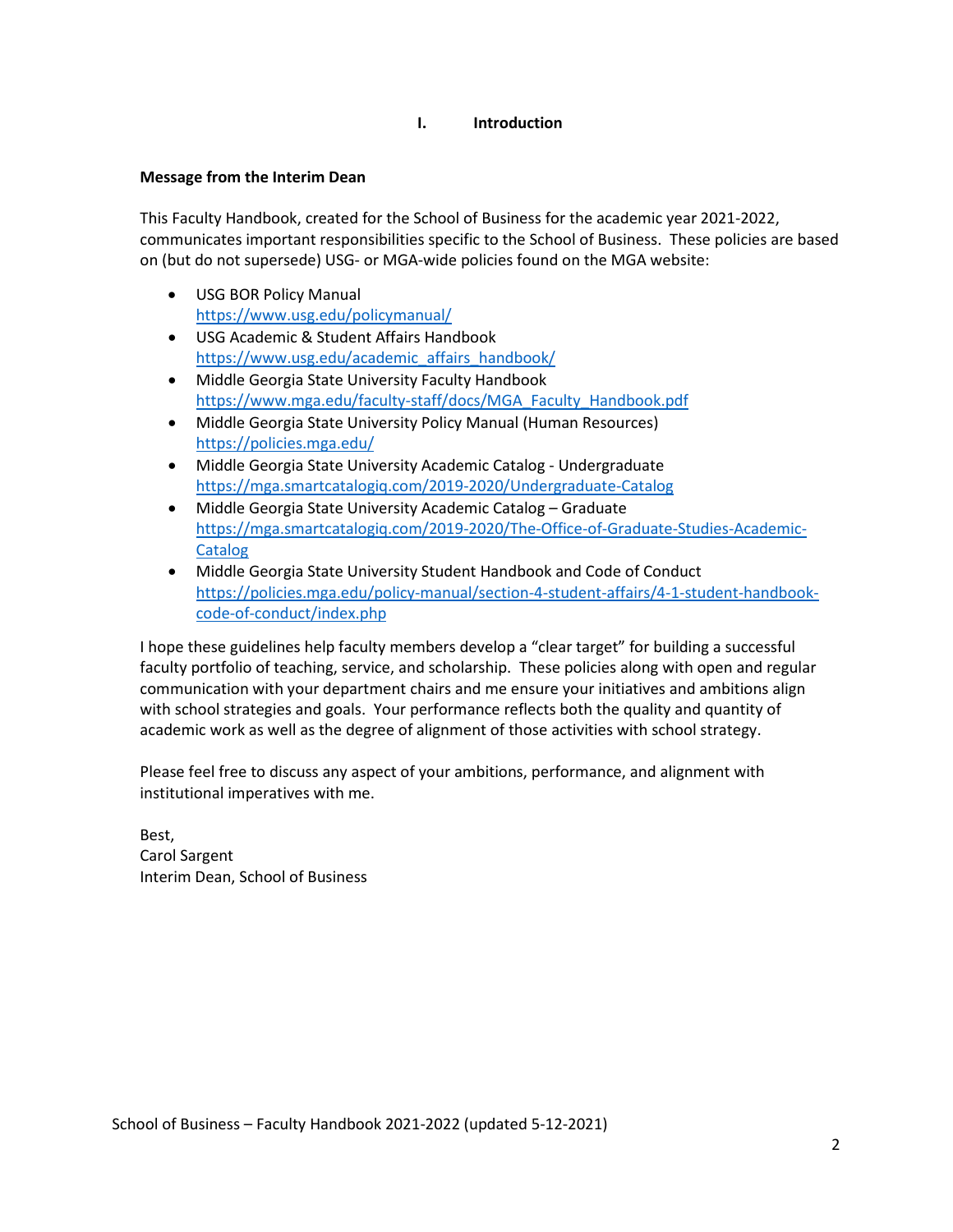#### **About the School**

#### **Our Vision**

To be a School of Business recognized for the quality of its academic programs, the diversity of its students, and the contributions to the business development of middle Georgia and beyond.

#### **Our Mission**

The Mission of the School of Business is to provide high quality undergraduate and graduate business programs targeted primarily to meet Central Georgia workforce needs. The School focuses on effective teaching and student learning for a diverse student population. Faculty engagement in scholarly activities, especially applied and pedagogical research, enhances classroom instruction. Faculty provide professional services to the community and their disciplines.

#### **School of Business Departments:**

- Department of Accounting, Finance & Economics
- Department of Management & Marketing
- Department of Health Services & Sport Management
- Masters of Management

#### **School of Business Organizational Chart**

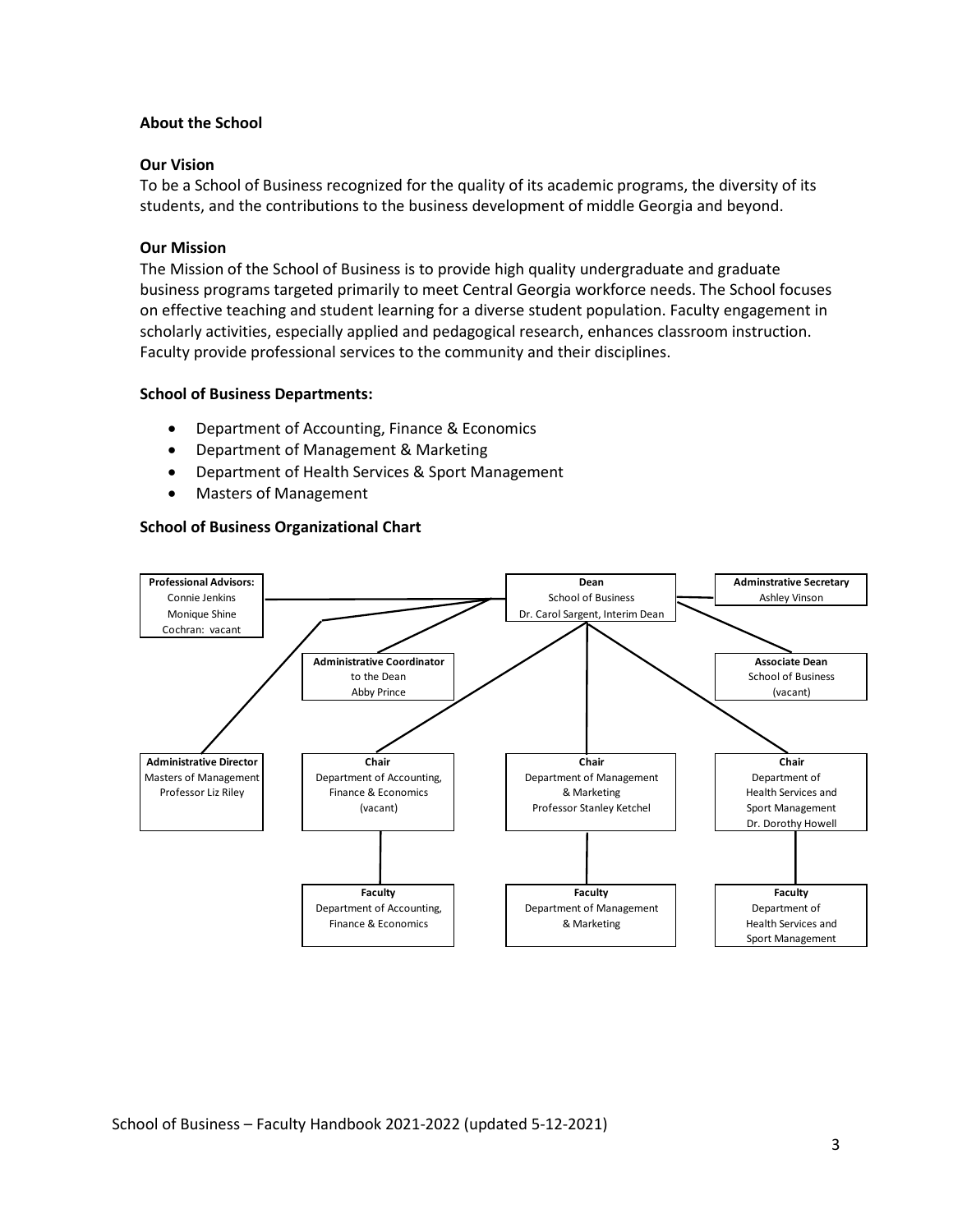## **II Administrative Guidelines**

Faculty are responsible for familiarizing themselves with administrative policies and guidelines in the Middle Georgia State University Faculty Handbook and Policy Manual. The following information clarifies or amplifies institutional policy as specifically applicable to the School of Business.

As stated in the MGA Faculty Handbook (section 5.03.06 OTHER DUTIES AND EXPECTATIONS):

Faculty will attend all officially designated meetings of the faculty including, but not limited to, Academic Assembly, Faculty Orientation/ Convocation, Commencement, and Department/School/College meetings unless excused by the Provost. Faculty wishing to be excused must submit requests to their immediate supervisor for submission to the Provost. All faculty members will follow school policies in regards to attendance and participation in the work of the school.

# **Faculty Meetings and Committees**

School of Business will meet in the Fall (generally right after Convocation) in order to discuss the upcoming academic year goals, discuss plans for the standing committees, celebrate the accomplishments of faculty members, and introduce new faculty.

The Dean, Department Chairs, and Committee Chairs also hold meetings at various times throughout the academic year. If you are not able to attend these mandatory meetings due to illness, or other emergencies, you must inform your Dean. Faculty govern the bulk of the school's policies and activities so attending these meetings matter. Please do not schedule other appointments during that designated day and time.

The School of Business participates in various Standing Committees and Boards of the University: <https://www.mga.edu/faculty-staff/governance/2019-2020/standing-committees-boards.php> **Standing Committees**

- Academic Affairs Committee
- Academic Quality
- Assessment Committee
- Diversity and Inclusion
- Executive Committee
- Faculty Affairs
- General Education Council
- Institutional Policy and Campus Affairs
- Intercollegiate Athletics
- Promotion, Tenure, and Post-Tenure Review Committee
- Strategic Plan Implementation and Assessment
- Student Academic Enhancement
- Student Affairs
- Teaching Resources and Budgetary Allocation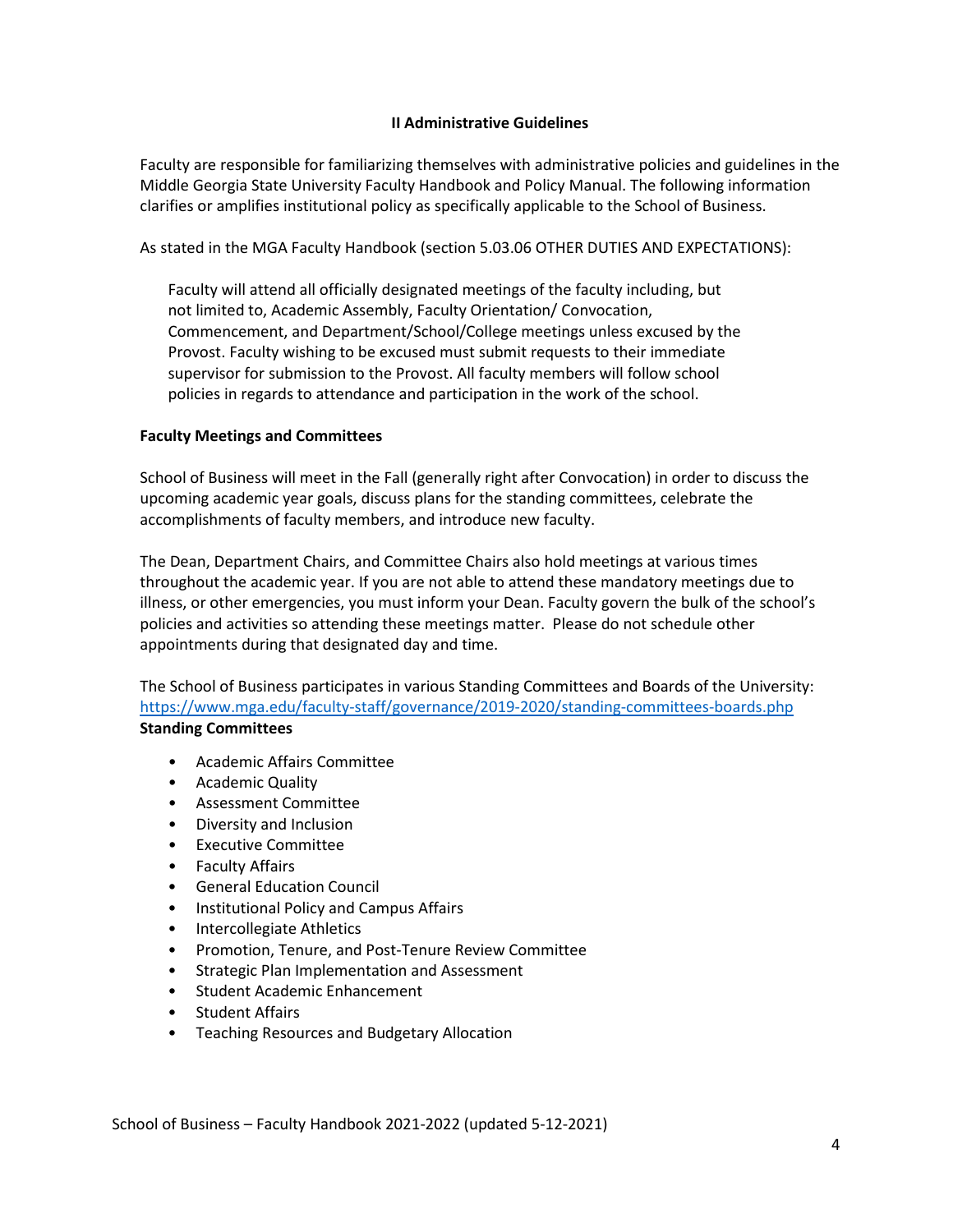#### **Boards**

- Campus Safety Committee
- Faculty Development
- Institutional Effectiveness
- Institutional Review
- Student Conduct
- Student Fees
- Student Honors and Awards
- Student Media Advisory

## **Councils**

• Graduate Studies

# **School of Business Committees**

Every faculty will participate in one of the four school committees. These are working committees that take on the three important needs: (1) relevant curriculum and effective instruction, (2) belonging and campus presence and (3) professionalization and placement of our students and engagement with the community. Committee attendance, as well as subcommittee tasks assigned, help us continue to meet these important goals, foster collegiality, and guide continuous improvement. The committees are:

- 1. Curriculum and Assessment
- 2. Student Affairs
- 3. Professionalizing, placement and outreach
- 4. Graduate Program

## **Leave**

If you are unable to attend office hours or class due to doctor's appointments, illness in the family or other personal issues, you must inform the Department Chair and Administrative Coordinator. Such leave is considered sick time and must be reported as such on your monthly time card. See the MGA Statutes and Bylaws that can be found in section 6.04 of the MGA Handbook for details.

## **Guidelines for Office Hours**

Contact your Department Chair concerning the expectation of holding office hours. Post office hours outside the faculty member's office door and on all the faculty member's course syllabi. If you know you are not going to be in your office (or online) during your office hours, please announce it to your classes in D2L. As a courtesy, please also inform the Administrative Coordinator.

## **Travel**

The Department Chair or Dean must approve all travel, whether it is intercampus travel or travel required for conference attendance. Conference travel requires paper presentation or significant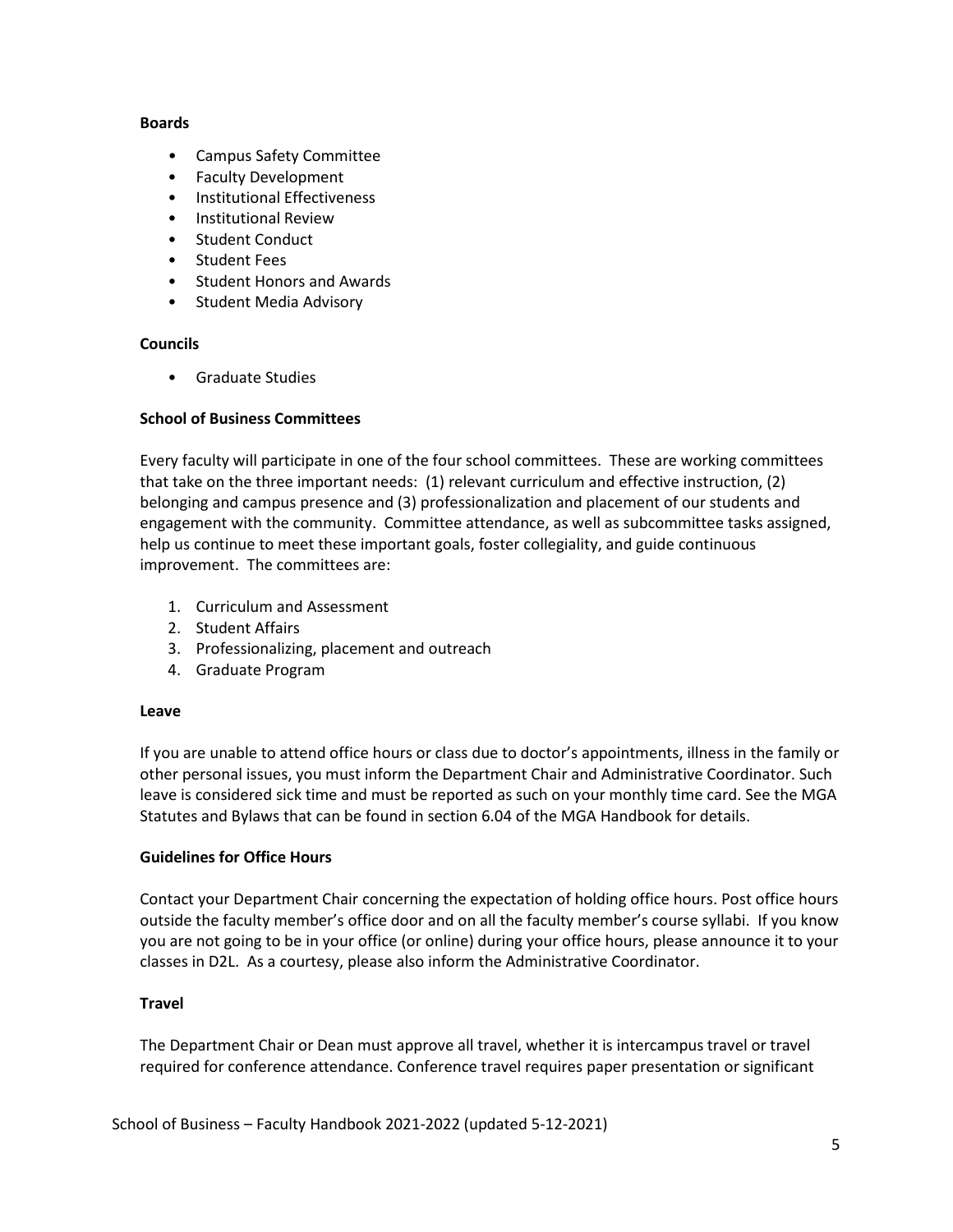leadership participation. The guidelines, forms, and other information that pertains to travel are located at this link:<https://www.mga.edu/finance/travel.phpCommunications>

# **Student Attendance & "Last Date of Attendance" (LDA)**

Full and part-time faculty at Middle Georgia State University are required to maintain attendance records in all classes (face-to-face, hybrid or online) per section 5.04.05 of the Faculty Handbook. It is critical that faculty keep complete and accurate records. Please note that "attendance" for online classes is documented via class participation or academic engagement (not logins). When submitting final grades in SWORDS, faculty are required to enter students' last date of attendance for non-passing grades (F, WF). Faculty must submit evidence of the last date of attendance in Brightspace/D2L at the end of term for all students with non-passing grades.

# **Communications**

Faculty are expected to adhere to standard MGA University practices for setting up voicemail, formatting email signatures, and maintaining a directory profile. Faculty should provide contact information for students on syllabi. A current mobile phone must be on file with the administrative coordinator for emergencies.

# **Faculty Teaching Load**

The faculty teaching load is specified by the MGA Faculty Handbook. Currently, the teaching load is 12 semester hours per semester for tenure-track faculty with a terminal degree and 15 semester hours per semester for faculty without a terminal degree or in a Lecturer/Senior Lecturer position.

## **Faculty Assignments/Course Scheduling**

The Chair, Program Director, or his/her designee(s) schedule courses and faculty. Faculty may request a schedule. Those responsible for scheduling will attempt to accommodate as many requests as possible given the constraints of rooms, student demands and qualified faculty available to cover courses.

## **Summer Teaching**

There is no obligation to teach during the summer term. If a faculty member does not plan to teach in the summer, s/he should let the chair know as early in the spring term as possible. Summer teaching opportunities are limited. There are many factors that go into the assignment of faculty to summer courses. These include uncertainties about enrollment, the splitting/merging of sections, last minute decisions, and the ability to contact faculty.

## **Overloads**

Overloads refer to credit hours assigned beyond the normal teaching load. Overloads are discouraged, however, to accommodate large enrollments or special situations, faculty members may teach an overload under the following guidelines: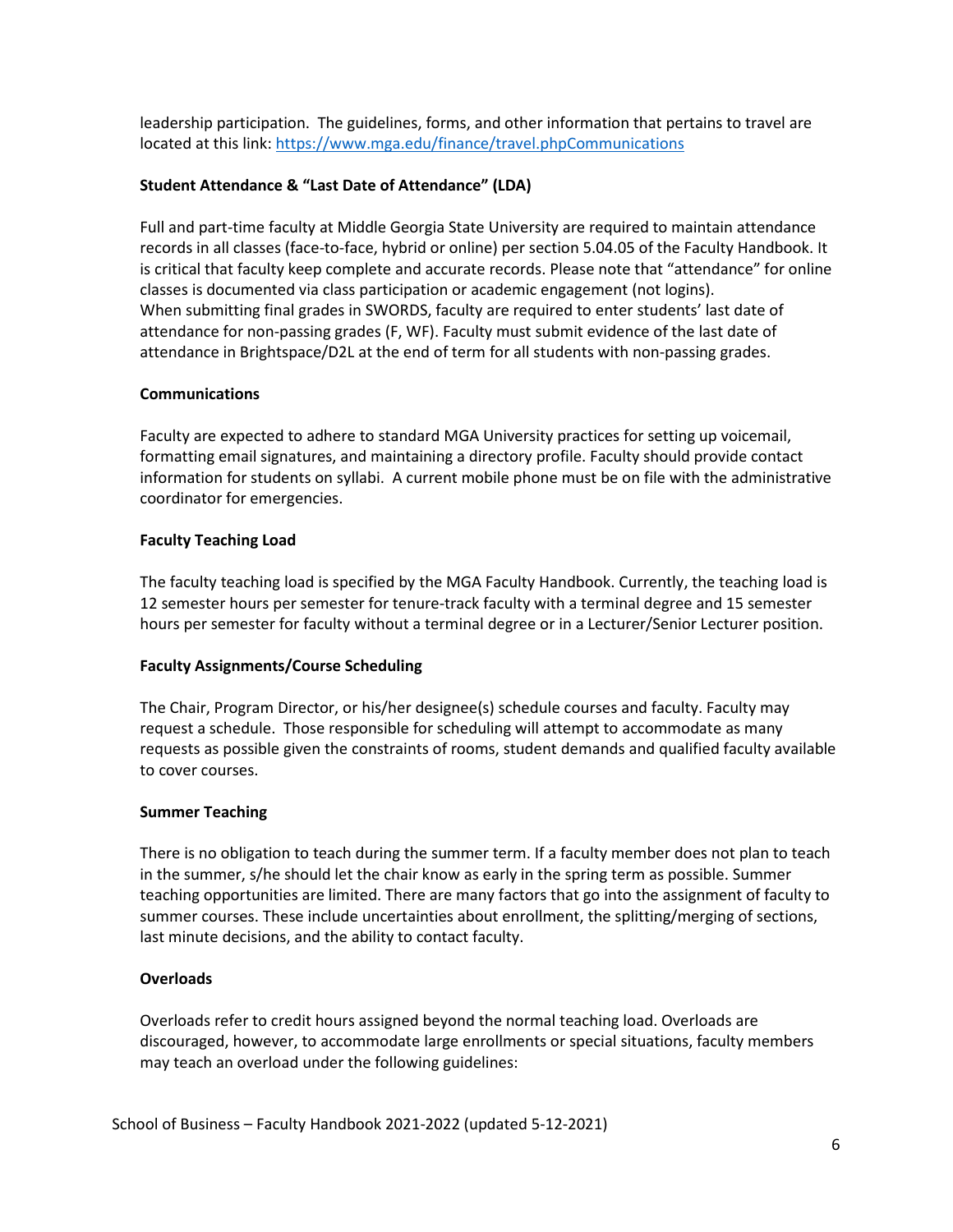- The work is carried in addition to the normal full load.
- No qualified person is available to carry the work as part of his or her normal load.
- There is a written understanding that as soon as possible, and preferably within the academic year, they shall be given compensatory reassigned time or pay at the overload faculty rate of pay for the overload hours. Monetary compensation for overloads is possible only upon the recommendation of the Chair and the approval of the Dean, Provost and the President.

## **III. FACULTY PERFORMANCE: EXPECTATIONS & EVALUATION**

## **Expectations: Teaching, Advising, Service, & Research/Scholarly Activities**

Teaching is the primary focus. Advising, mentoring, and building (and sustaining) relationships with students are essential in students' retention, progression, and graduation. Research and scholarly activities shall complement teaching and contribute to knowledge. Service to the Department, the University, the community, and the profession are necessary for being good university citizens.

For faculty on a 4-4 load, teaching is 80% of the evaluation, service is 10% and scholarship/development is 10%. For faculty on a 5-5 load, teaching is 90% of the evaluation, service is 10% and research/development is encouraged but not required.

## **Teaching Evaluation**

"Meeting Expectation"

- High assessment from students (this includes both quantitative and students' written comments)
- Evidence of continual modification for improving and currency of courses the subject and delivery method
- Evidence of new method(s) of teaching (Constantly improving method of instructional delivery, face-to-face, online, and/or blended)
- Evidence of student retention and progression in courses taught
- Any other achievement(s) determined by the Dean to constitute meeting goals set in this area

"Exceeding Expectation" (three or more of these in a calendar year)

- Major revision of a course or courses
- Implementation of an instruction innovation in a course
- Evidence of teaching scholarship (measuring learning results and sharing in a scholarly format)
- More than two new course preparations in an academic year (excludes summer teaching and overload courses)
- New course creation and/or curricular re-design
- Submission and/or receipt of a teaching grant
- Receiving a teaching award (awarded by the Department, University, and/or Profession)
- Any other significant achievement(s) determined by the Dean to exceed goals set in this area

## **Career Advising/Mentoring**

Faculty provide essential career advising and mentoring to students. This generally includes: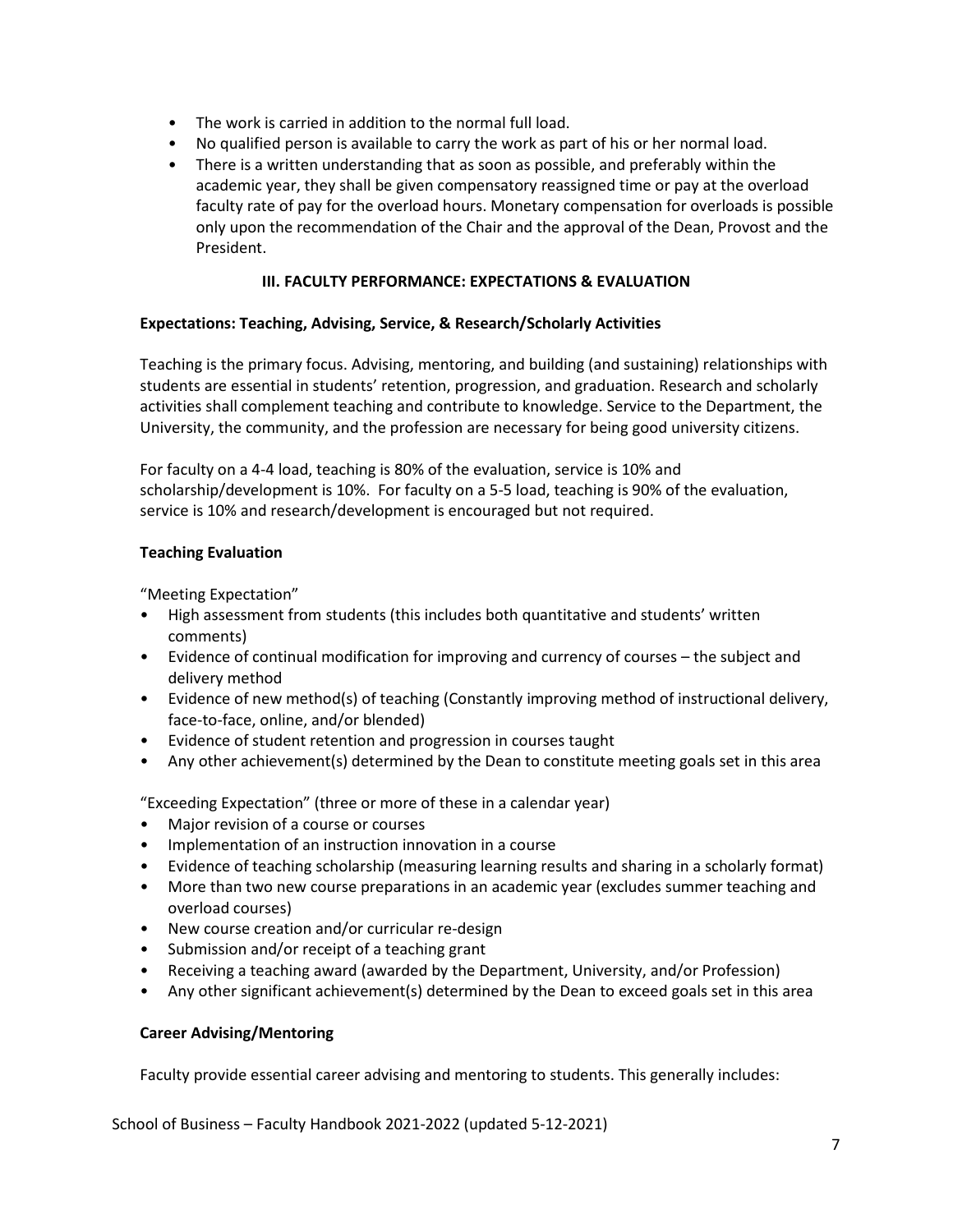- Assisting students in consideration of life goals, including how their personal strengths align with possible career options and the demands of the workplace
- Assisting students in mapping these goals to course progression, meaningful campus activities, graduation and job placement
- Maintaining weekly office hours for the purpose of advising, mentoring, and building relationships with students
- Providing accurate information about institutional policies, procedures, resources, and programs of study
- Assisting students in developing decision-making skills.
- Making referrals to other institutional or community support services when necessary
- Assisting students in evaluation or re-evaluation of progress toward establishing goals and educational plans

# **Service to the School, University, and the Community**

"Meeting Expectation"

- Active membership and professional contributions in one of the School's committees
- Active membership and participation in at least one University committee
- Involvement in some school/college ad hoc or other community events
- Evidence of community service using your expertise

"Exceeding Expectation" (three or more constitutes exceeding)

- Active membership and participation in more than one school committee
- Active membership and participation in more than one University committee
- Serving on a University level taskforce
- Receiving a service award (awarded by the Department, University or Profession)
- Significant community or professional engagement, leadership roles or event management
- Any other significant achievement(s) determined by the Dean to exceed goals in this area

## **Research/Scholarly Activities and Professional Development**

*Note: Self-publishing of your work (articles, books, etc.) and the work published in predatory journals do not count as scholarly activities. These types of publications will receive no credit towards a faculty's performance, tenure, promotion, and post tenure evaluation.*  "Meeting Expectation"

- One article in refereed scholarly/professional journals every 5 years.
- At least one presentation (regional, national, or international) at refereed scholarly/professional conference every three years with the article published in the referred proceedings/serial publications of the conference
- Evidence of two or more on-going appropriate Scholarly Activities in the year (listed below).

Scholarly activities under the Boyer model:

- Development and sharing of teaching methods to include the extensive use of audio, video, or software tools to enhance the classroom learning environment
- Organizing and conducting workshops or seminars
- Member of Thesis or Dissertation Committees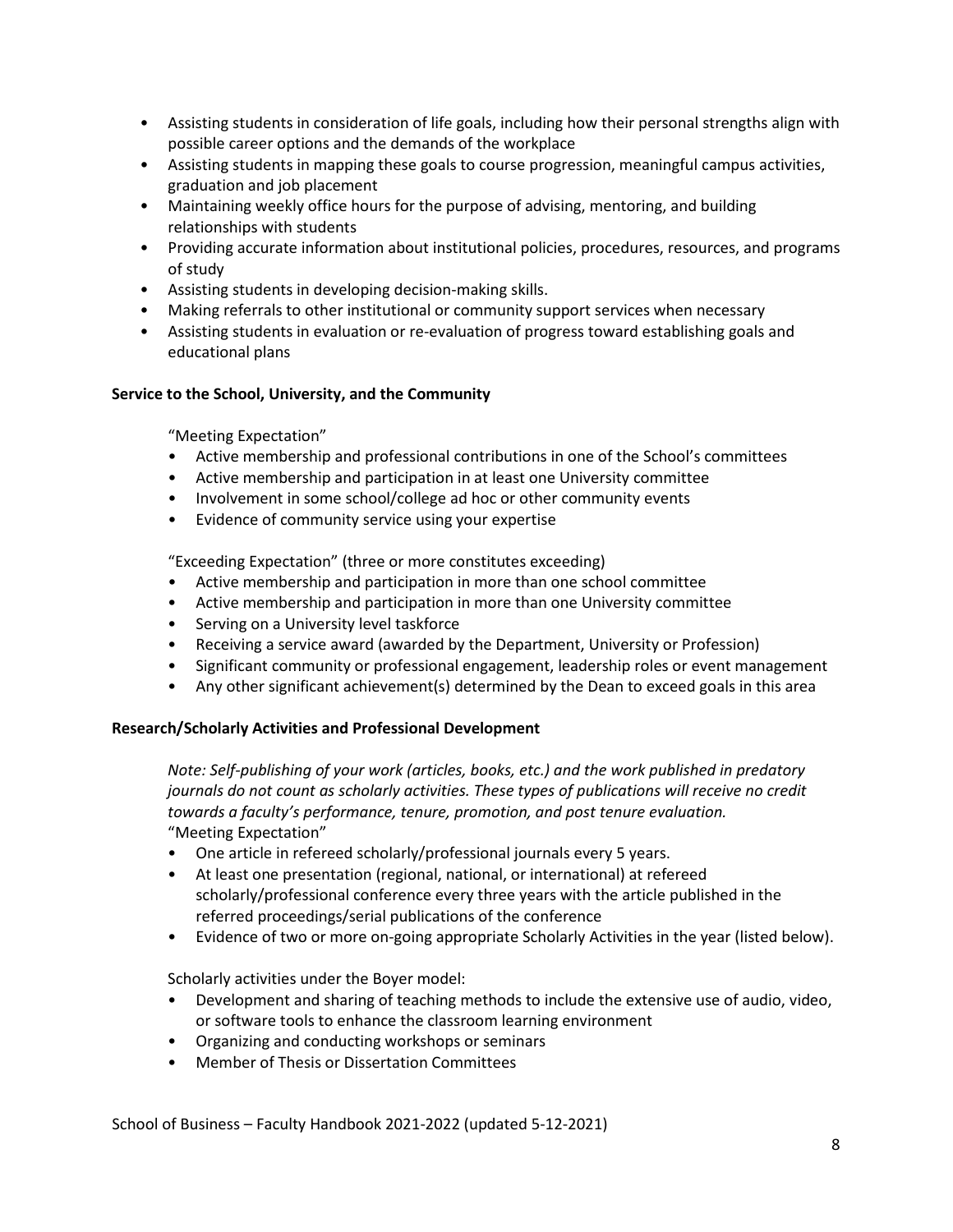- Serving as an external committee member for master's thesis or doctoral dissertation
- Leadership in conference and professional society activities
- Students in Undergraduate or Graduate Research Projects
- Developing new degree programs
- Design, development, and implementation of materials for program accreditation
- Editorship of a major referred journal
- Active reviewer on an editorial board of a refereed or professional journal (reviewing at least 2 to 3 articles)
- Publication of a book relative to your professional discipline
- Publication of a chapter within a book relative to your professional discipline
- Editing a published book relative to your professional discipline
- Publication of a scholarly review of a book for a professional journal or other major publication
- Contribution to a major professional newsletter or an editorial statement in a major professional publication
- Writing or organizing grant proposals
- Obtaining campus or university-wide grants
- Receiving a research award (awarded by the Department, University or Profession)

"Exceeding Expectation"

- More than one refereed article in a scholarly/professional journal every five years
- More than one refereed presentation (regional, national, or international) at scholarly/professional conference every two years
- Evidence of three or more additional on-going appropriate scholarly activities from the above list in a given year
- Any other significant achievement(s) determined by the Dean to exceed goals in this area.

## **Performance Evaluations**

It is important that faculty members receive feedback regarding their performance and receive appropriate suggestions for improvement when necessary. Performance evaluations are constructive tools used to stimulate the performance, morale, and development of the faculty. The evaluations provide the Chair and the Dean an opportunity to determine individual and departmental alignment of needs and goals, to promote productivity, to recognize excellent performance, and to work with faculty members experiencing problems meeting the expectations of the school and the university.

The school evaluates the performance of faculty members using a number of methods, including student evaluations, evaluation of online course sites, classroom observation, analysis of student performance data, review of syllabi, examination of student work products, and faculty selfevaluation. The form used for faculty self-evaluation is a standard form used by all faculty members at Middle Georgia State University. The Chair or Dean may decide to ask for additional information from the faculty to help document performance.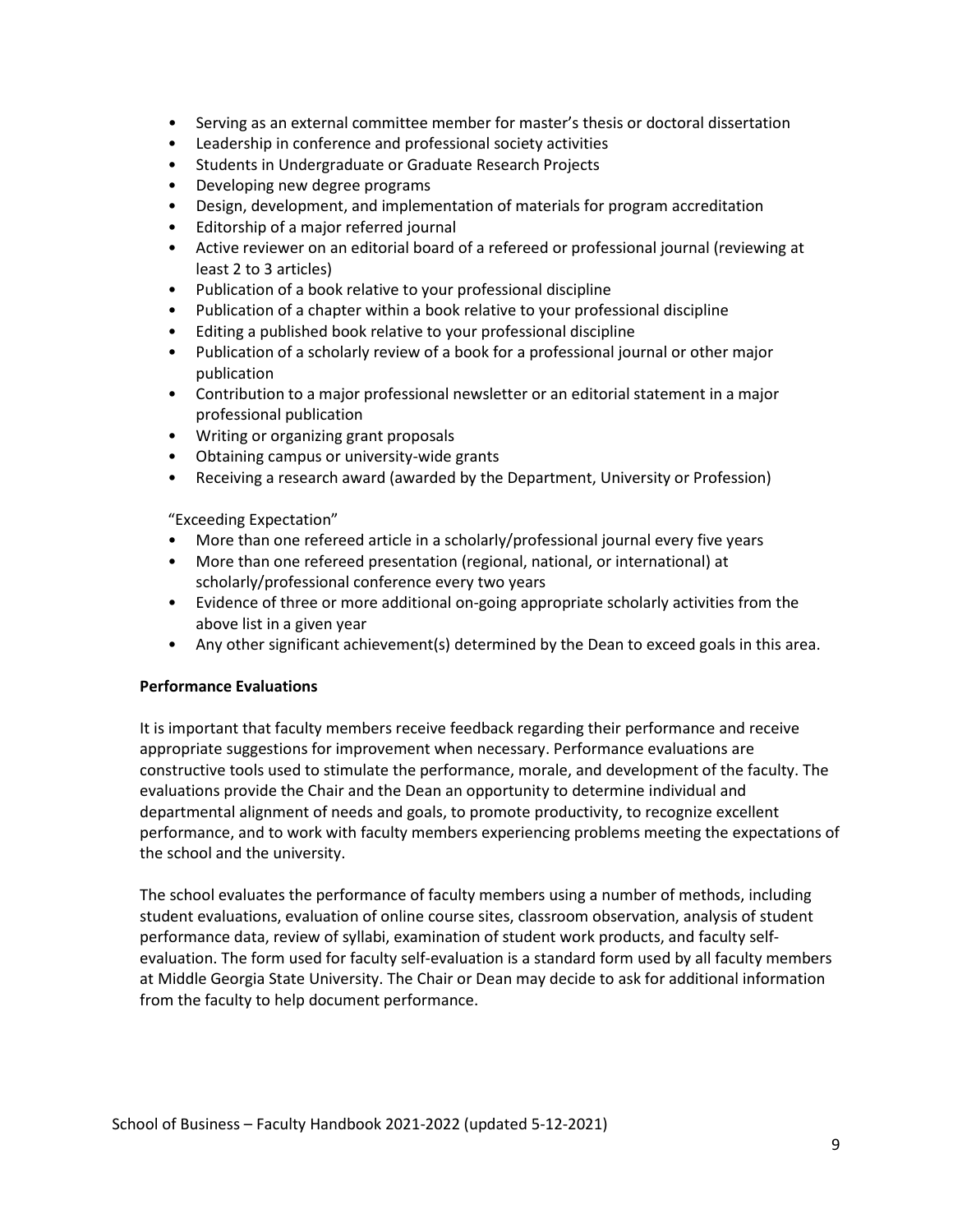#### **IV. INSTRUCTION RELATED EXPECTATIONS & PROCEDURES**

#### **Syllabus**

The course syllabus will follow the template provide by the Office of Academic Affairs. Faculty will provide an electronic copy of the complete course syllabus to the school's administrative coordinator one week before a semester starts. Faculty will post the syllabus in MGA D2L at least one day before the start of the course.

## **Assessment**

All undergraduate courses will administer a cumulative final exam to permit embedded departmental assessment questions. Faculty will report assessment question results to Department Chairs at the end of each semester.

Faculty teaching graduate courses in the MSM program will include the required research paper or project as stated in the MSM assessment plan. At the end of each semester, faculty will report results to the MSM Administrative Director.

#### **D2L & Email**

MGA D2L is the platform for course instruction, assessments, postings of activities/interaction, submission of assignments, creating/maintaining grade book, etc. Faculty will use MGA email and/or MGA D2L email for communication between the instructor and students. Faculty *will not use private email accounts* to communicate with students.

Faculty will make every attempt to respond within one business day of student contact. Please retain copies of student complaints for three years to permit follow up and investigation of student issues that may span across multiple courses.

## **Feedback**

Faculty will provide timely feedback and grades to students (generally within a week). At least one graded assignment will be due by week three of full semester courses and week two of short session and summer course. Regular opportunities for feedback and active learning in a variety of formats are encouraged across the semester. Courses with only a mid-term and final exam provide feedback that is too little and too late.

## **Textbook Adoption**

Instructors are encouraged to use the same textbook for all sections of a given course. Faculty who are interested in changing the textbook for a course will schedule a meeting or meetings to discuss the change with colleagues teaching that course. This meeting should include any faculty members that may have an interest in the discussion. Announcements about the meeting(s) time and location should go to all faculty in order to give everyone a chance to participate if they so desire.